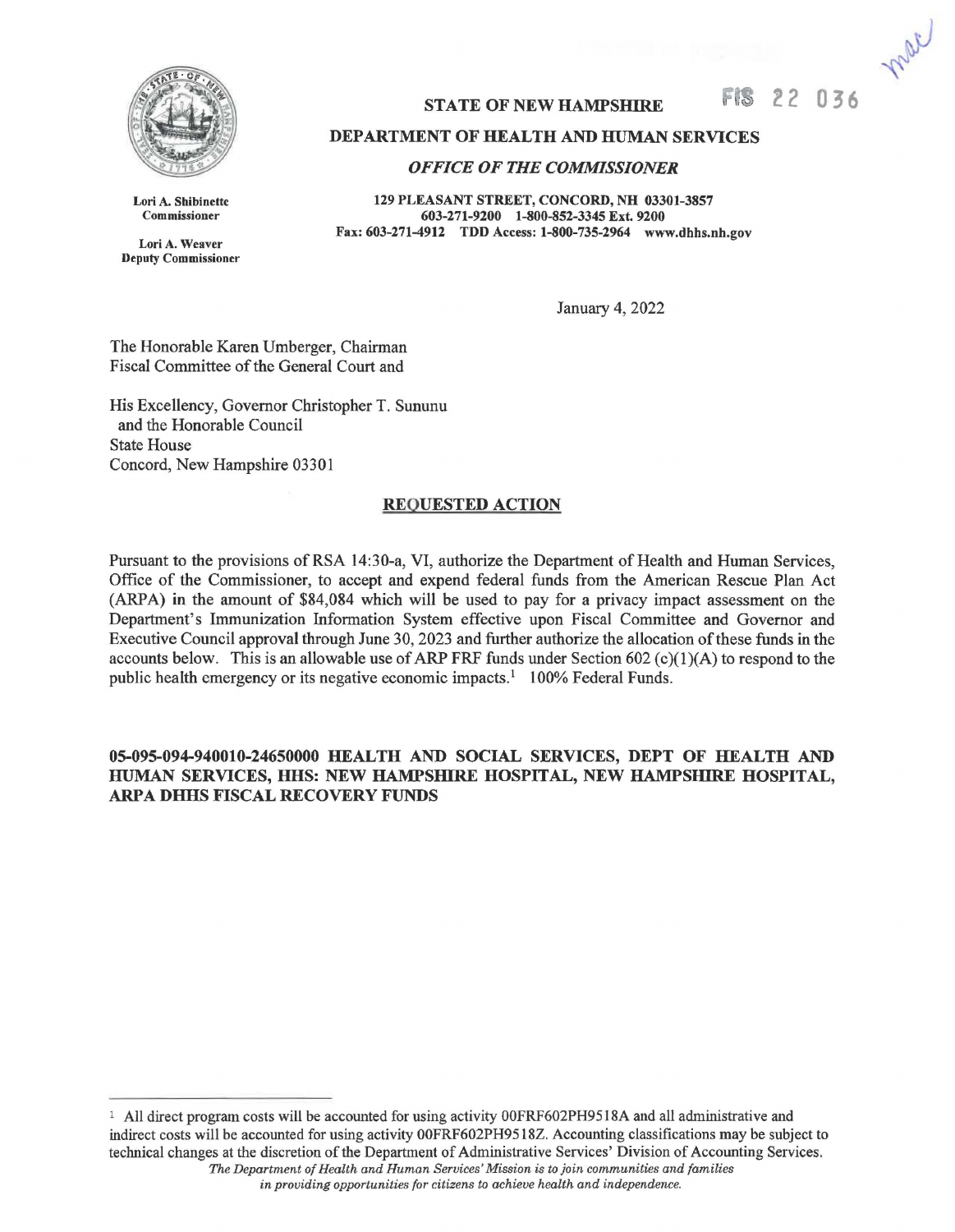The Honorable Karen Umberger, Chairman His Excellency, Governor Christopher T. Sununu January 4, 2022 Page 2 of 3

| Class/Obj  | <b>Class Title</b>            | <b>Current</b><br><b>Modified</b><br><b>Budget</b> | <b>Increase</b><br>(Decrease)<br><b>Amount</b> | <b>Revised</b><br><b>Modified</b><br><b>Budget</b> |
|------------|-------------------------------|----------------------------------------------------|------------------------------------------------|----------------------------------------------------|
| 000-400338 | <b>Federal Funds</b>          | \$69,864,703                                       | \$84,084                                       | \$69,948,787                                       |
|            | General Funds                 |                                                    |                                                |                                                    |
|            | <b>Total Revenue</b>          | \$69,864,703                                       | \$84,084                                       | \$69,948,787                                       |
| 020-500200 | <b>Current Expense</b>        | \$1                                                | \$0                                            | \$1                                                |
| 030-500301 | Equipment                     | \$1                                                | \$0                                            | \$1                                                |
| 040-500800 | <b>Indirect Costs</b>         | \$2,121,473                                        | \$0                                            | \$2,121,473                                        |
| 041-500801 | Audit Fund Set Aside          | \$49,288                                           | \$84                                           | \$49,372                                           |
| 042-500620 | Post-Retirement Benefits      | \$8,733                                            | \$0                                            | \$8,733                                            |
| 046-500464 | Consultants                   | \$1                                                | \$0                                            | \$1                                                |
| 047-500240 | Own Forces Maintenance (Bld   | \$1                                                | \$0                                            | \$1                                                |
| 048-500226 | Contract Repairs; Bldg, Groun | \$1                                                | \$0                                            | \$1                                                |
| 059-500117 | Temp Full Time                | \$98,792                                           | \$0                                            | \$98,792                                           |
| 060-500601 | <b>Benefits</b>               | \$126,251                                          | \$0                                            | \$126,251                                          |
| 102-500731 | Contracts for Program Service | \$56,188,937                                       | \$84,000                                       | \$56,272,937                                       |
| 103-502664 | Contracts for Ops Services    | \$11,271,224                                       | \$0                                            | \$11,271,224                                       |
|            | <b>Total Expenses</b>         | \$69,864,703                                       | \$84,084                                       | \$69,948,787                                       |

## **EXPLANATION**

The purpose of this request is for a contractor to provide a Privacy Impact Assessment for the New Hampshire Immunization Information System. The contractor will focus on gathering information on the data being collected, processed, stored, and used within the solution, providing details on the intended use of this data, and assessing the privacy controls implemented for its safeguard. The assessment will also examine and evaluate existing alternate processes for handling information to mitigate potential privacy concerns.

The assessment will be conducted in accordance with the Centers for Medicare & Medicaid Services privacy impact assessment Standard Operating Procedures and documented in the Affordable Care Act Health Insurance Administering Entity Privacy Impact Assessment Form. The privacy impact assessment helps identify privacy risks and supports compliance with federal regulations or laws, tracking implementation of privacy controls, identifying instances where the Personally Identifiable Information (PII) and/or Protected Health Information (PHI) is collected or handled.

The Department will monitor services by reviewing the draft and final privacy impact assessments.

Funds will be budgeted as follows:

Class 041 - The funds will be used to pay for audit fund set aside per State requirement. Class 102 - The funds will be used to pay for the contract for the privacy impact assessment.

Area served: Statewide

Source of Funds: These funds are 100% Federal.